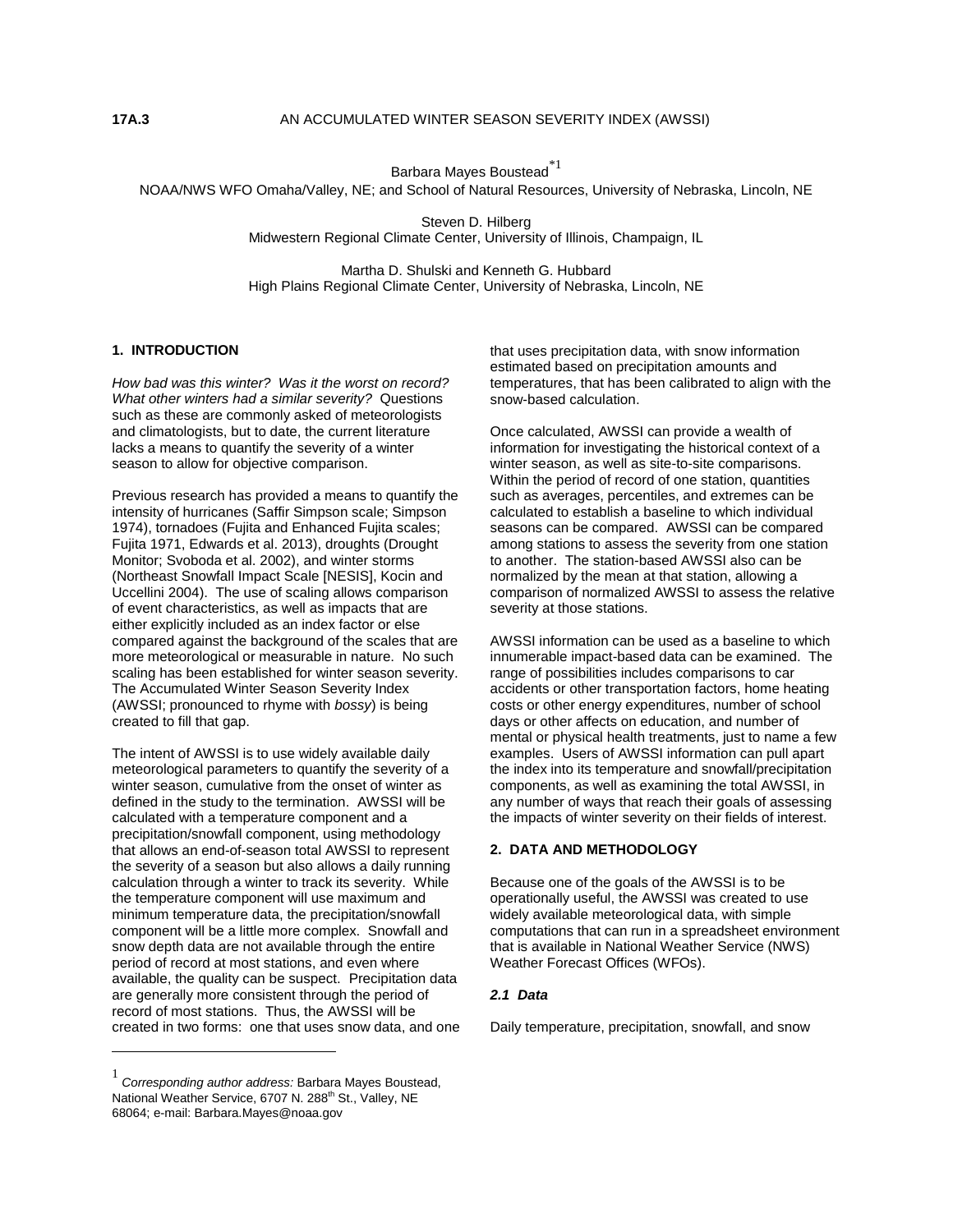depth data were taken from the Applied Climate Information System (ACIS) database (Hubbard et al. 2004). Threaded data were used to extend the duration of records at historical sites, noting that the slight differences between widely available ACIS data and homogenized station data available from the National Climatic Data Center (NCDC) were likely to be too small to significantly affect the AWSSI threshold-based calculation. Using ACIS data gives NWS WFOs the ability to replicate the study and produce AWSSI results for any sites with daily data available in ACIS.

Sites included in the study to this point include Omaha, Nebraska (OMA), Des Moines, Iowa (DSM), Minneapolis/St. Paul, Minnesota (MSP), St. Louis, Missouri (STL), and Chicago-Midway, Illinois (MDW). Years with missing snow data were omitted from the AWSSI calculation, though the temperature contribution was allowed to accumulate through the season for investigation of temperature-only index contribution.

# *2.2 Calculations*

AWSSI was designed as a point accumulation system, with points assigned based on reaching various thresholds. Table 1 lists the points assigned for maximum and minimum temperatures, as well as snowfall and snow depth. Point thresholds were created to give greater weight to extreme or rare occurrences, which would like have a higher impact, though the thresholds are admittedly somewhat arbitrary. For each calendar day, points are assigned based on the thresholds reached for maximum and minimum temperatures, snowfall, and snow depth. The points assigned in each category are summed for the calendar day into the categories of temperature, snowfall, and total AWSSI. For example, a day with a maximum temperature of 24 (2 points), a minimum temperature of 11 degrees (4 points), new snowfall of 2.5 inches (3 points), and snow depth of 5 inches (4 points) would have a temperature score of 6 points, a snowfall score of 7 points, and total AWSSI of 13 points for the day. The daily point totals are accumulated through the winter season, created a cumulative point total through the season. An example of one season's accumulation is shown in Figure 1, with the 2009-10 AWSSI for OMA.

AWSSI is triggered to start accumulating on the date when one of three criteria is met: (1) measurable snowfall occurs, (2) daily maximum temperature is lower than 32° F, or (3) on December 1. The winter season ends, and AWSSI accumulation stops, after the latest of four criteria occurs: (1) the last measurable snowfall occurs, (2) snow depth remains below 1 inch, (3) daily maximum temperature does not fall below 32 °F, and (4) on March 1. The date thresholds were set to capture a traditional meteorological winter season of December through February, while the meteorological criteria allow the accumulation to begin and end when wintry conditions occur, capturing the winter season for sites with longer seasons of winter weather impacts.

Because of the flexible start and stop dates to accumulation, AWSSI will be useful in cold and mild climates alike.

There are a number of limitations of AWSSI. The index does not account for wind in its calculation, which can cause impacts due to blowing and drifting snow as well as wind chills. Freezing rain also is not included, as total freezing rain accumulation climatologies are not available and freezing rain totals are included in the daily liquid precipitation totals. The impact of highimpact mixed precipitation, such as sleet accumulation, may be underestimated, as the accumulation of frozen precipitation would be grouped with snowfall in the daily climatological data.

## **3. RESULTS AND DISCUSSION**

AWSSI was calculated from the winters of 1950-51 to 2011-12 at OMA, DSM, MSP, STL, and MDW (Figure 2). The time series of peak seasonal AWSSI allows investigation of year-to-year variability, as well as assessment of the severity of winters among the sites. For example, AWSSI at MSP is consistently higher than at STL, with the anticipated conclusion that winters are more severe at MSP than at STL. Four of the sites (OMA, DSM, MSP, and MDW) experienced relatively severe winters in 1961-62 and 1978-79, as visible in the relative peaks in AWSSI for those years. All five sites experienced relatively mild winters in 2005-06 and 2011-12.

Another means of analysis is to create a normalized AWSSI, with total annual AWSSI values normalized by the period-of-record average. Normalized AWSSI (Figure 3) allows investigation of the relative severity of a winter for a given point to its average severity. The winter of 1977-78 at STL stands out as a strong departure toward severity from the site mean, and 1978- 79 stands out at the other four sites (OMA, DSM, MSP, and MDW) as exceptionally severe. The winter of 1961- 62 appears severe at all sites. Similarly, 2000-06 and 2011-12 were distinctly mild at all sites. With normalized AWSSI data, the standardized anomaly of AWSSI also can be calculated for each seasonal total, to give a sense of the departure of each winter from the mean in terms of standard deviations (as in Hart and Grumm 2001).

Focusing on one site allows deeper analysis of the climatology of winter severity. Figure 4 shows the average AWSSI for OMA from 1950-51 to 2011-12, as well as the highest and lowest five AWSSI seasonal totals. The distributions through the winter season of AWSSI accumulation can be compared among years. The two highest AWSSI totals at OMA were in 1959-60 (1071) and 2009-10 (1058). While the final seasonal totals were close in number and were significant departures from the average of 614 (normalized AWSSI of 1.74 and 1.72 and standardized anomalies of 2.5 and 2.4, respectively), the distributions were distinctly different. AWSSI ramped up strongly from late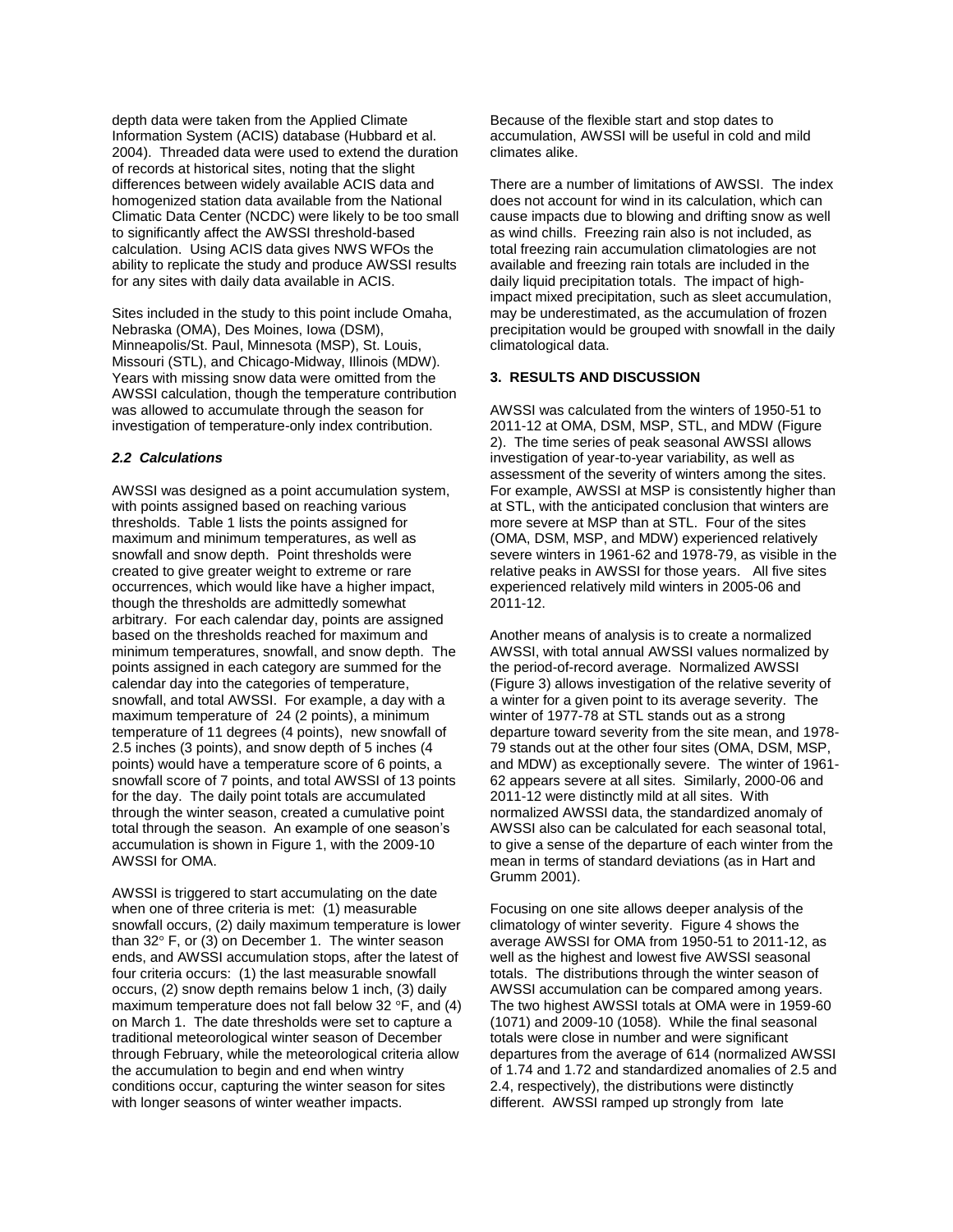December through January in 2009-10, while the higher accumulations came later in the season in 1959-60, with the most significant increases from mid-January through early March. Among the mild winters, 1986-87 was on track to be tied for the second mildest winter until a bump in late March, which resulted from a 9.7 inch daily snowfall on 28 March and 0.8 inches on 29 March, followed by two days with snow depth of 11 inches before the snow depth quickly ablated by 3 April. The winter ended as the fourth mildest on record instead.

## **4. CONCLUSIONS AND FUTURE WORK**

AWSSI is flexible enough to use to assess winter severity across the country, from mild to severe winter climates. The running total of AWSSI through a winter season allows investigation of the character of the winter, especially when looking at both the temperature and snowfall contributions and in comparison to the period-of-record average AWSSI. The seasonal totals, in turn, can be used to rank winter season severity at a site and compare severity site to site. By using normalized AWSSI and the standardized anomaly of AWSSI, the relative severity of a winter compared to average can be assessed both for placing a winter in context at one station and for comparing relative winter severity at multiple stations.

The snow-based AWSSI calculations are well underway and will be applied to several more stations across the United States. The precipitation-based AWSSI calculations are still under development. Some previous work (Fisk 2008) has investigated estimating snowfall based on surface temperature and precipitation amounts. The methodology developed by Fisk (2008) was applied to several sites, with mixed results. In particular, snow amounts during events with temperatures near freezing were overestimated, likely due to the presence of rain and mixed precipitation during those events. Arguably, some of the mixed precipitation events would have a high impact that is underestimated by snowfall measurement, due to icing in particular, and it may be that the overestimate of AWSSI relative to snow-based calculation actually provides a more realistic measure of severity than looking at only snowfall. The authors will continue to investigate methodologies to convert temperature and precipitation amounts to snow estimates. Additionally, the authors continue to investigate a means to estimate the snow depth based on estimated snow fall, compaction, and melting. Overall, it is not expected that the snowfall estimates will match observations perfectly, as erroneous snow observations also exist in the records (such as historical use of a 10-to-1 snow-toliquid ratio, incorrect estimation due to blowing and drifting snow, and other human observer errors). The authors do intend, though, to create precipitation severity measurements that realistically reflect the contribution of snow to the AWSSI.

Once a precipitation-based AWSSI is created, it will be possible to investigate the severity of winter seasons

prior to snowfall records. Historically severe winters such as 1880-81 (Mayes 2011) and 1887-88 could be compared to winters in the post-1950 years to determine a longer climatology of winter severity and to further investigate the range of winter severity that has occurred historically at a given site.

One potential application of the AWSSI records is to analyze winter severity in the context of teleconnection patterns such as the El Niño/Southern Oscillation (ENSO) and the North Atlantic Oscillation (NAO). The relative frequency of severe winters, including total AWSSI as well as temperature and snowfall accumulations, can be analyzed as a conditional climatology by ENSO phase or NAO strength. Comparisons could be made to the length of winter accumulation, as well as start and end dates individually.

The AWSSI totals provide beneficial information for a number of sector-based applications. Transportation officials could correlate AWSSI to traffic accidents or road cleaning expenses. Health officials may find relationships between AWSSI and mental health admissions or prescriptions or weather-related injuries and illnesses. Relationships may exist between AWSSI and energy expenses (ranging from homeowner to regional scales), vacation bookings from colder cities to warmer climates, recreation expenses, or homebuilding.

AWSSI may have predictive applications, as well. If a sector is aware of sensitivity to AWSSI exceeding a certain threshold for a given application, those in that sector could monitor the rate of AWSSI accumulation through the winter. When the threshold of importance is nearing, analysis could determine the frequency that the threshold is exceeded given the to-date accumulation, allowing assessment of the risk of hitting the critical threshold as determined in that application.

Much work lies ahead to refine and test AWSSI across more sites, with more applications, and with precipitation data replacing snowfall and snow depth data. Early indications are that the index will be able to separate mild winters from severe ones, allowing analysis of departure from average and impacts based on the total AWSSI.

#### **REFERENCES**

Edwards, R., J.G. LaDue, J.T. Ferree, K. Scharfenberg, C. Maier, and W.L. Coulbourne, 2013: Tornado intensity estimation: Past, present, and future. *Bull. Amer. Meteor. Soc.*, early online release, available online at [http://journals.ametsoc.org/doi/pdf/10.1175/BAMS-D-11-](http://journals.ametsoc.org/doi/pdf/10.1175/BAMS-D-11-00006) [00006](http://journals.ametsoc.org/doi/pdf/10.1175/BAMS-D-11-00006)

Fisk, C.J., 2008: A multivariate analysis of summary-ofthe-day snowfall statistics vs. same-day water precipitation and temperature recordings. Preprints, *AMS 17th Conference on Applied Climatology*, Whistler,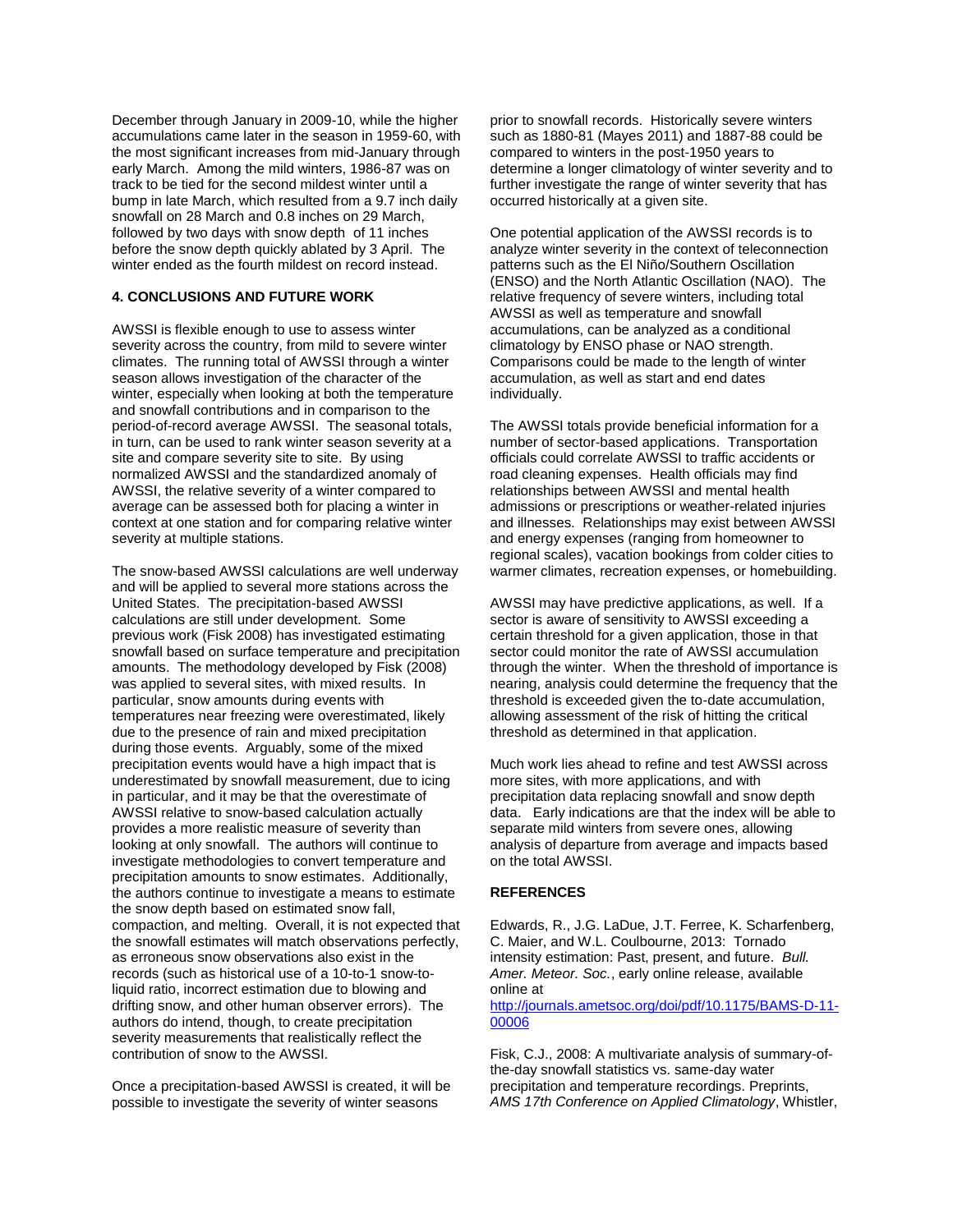BC, Canada.

Fujita, T. T., 1971: Proposed characterization of tornadoes and hurricanes by area and intensity. SMRP Research Paper 91, University of Chicago, Chicago, IL, 42 pp. [Available from Wind Engineering Research Center, Box 41023, Lubbock, TX 79409.]

Hart, R.E., and R.H. Grumm, 2001: Using normalized climatological anomalies to rank synoptic-scale events objectively. *Mon. Wea. Rev*, **129**, 2426-2442.

Hubbard, K.G., A.T. DeGaetano, and K.D. Robbins, 2004: A modern Applied Climate Information System. *Bull. Amer. Meteor. Soc*., **85**, 811-812.

Kocin, P. J., and L.W. Uccellini, 2004: A snowfall impact scale derived from Northeast storm snowfall distributions. *Bull. Amer. Meteor. Soc*., **85**, 177-194.

Mayes, B.E., 2011: Laura's Long Winter: Putting the Hard Winter of 1880-1881 into perspective. Preprints, *AMS 19th Conference on Applied Climatology*, Asheville, NC. Available online at [https://ams.confex.com/ams/19Applied/webprogram/Pa](https://ams.confex.com/ams/19Applied/webprogram/Paper190298.html) [per190298.html](https://ams.confex.com/ams/19Applied/webprogram/Paper190298.html)

Simpson, R. H., 1974: The hurricane disaster potential scale. *Weatherwise*, **27**, 169, 186.

Svoboda, M., D. LeComte, M. Hayes, R. Heim, K. Gleason, J. Angel, B. Rippey, R. Tinker, M. Palecki, D. Stooksbury, D. Miskus, and S. Stephens, 2002: The Drought Monitor. *Bull. Amer. Meteor. Soc*., **83**, 1181- 1190.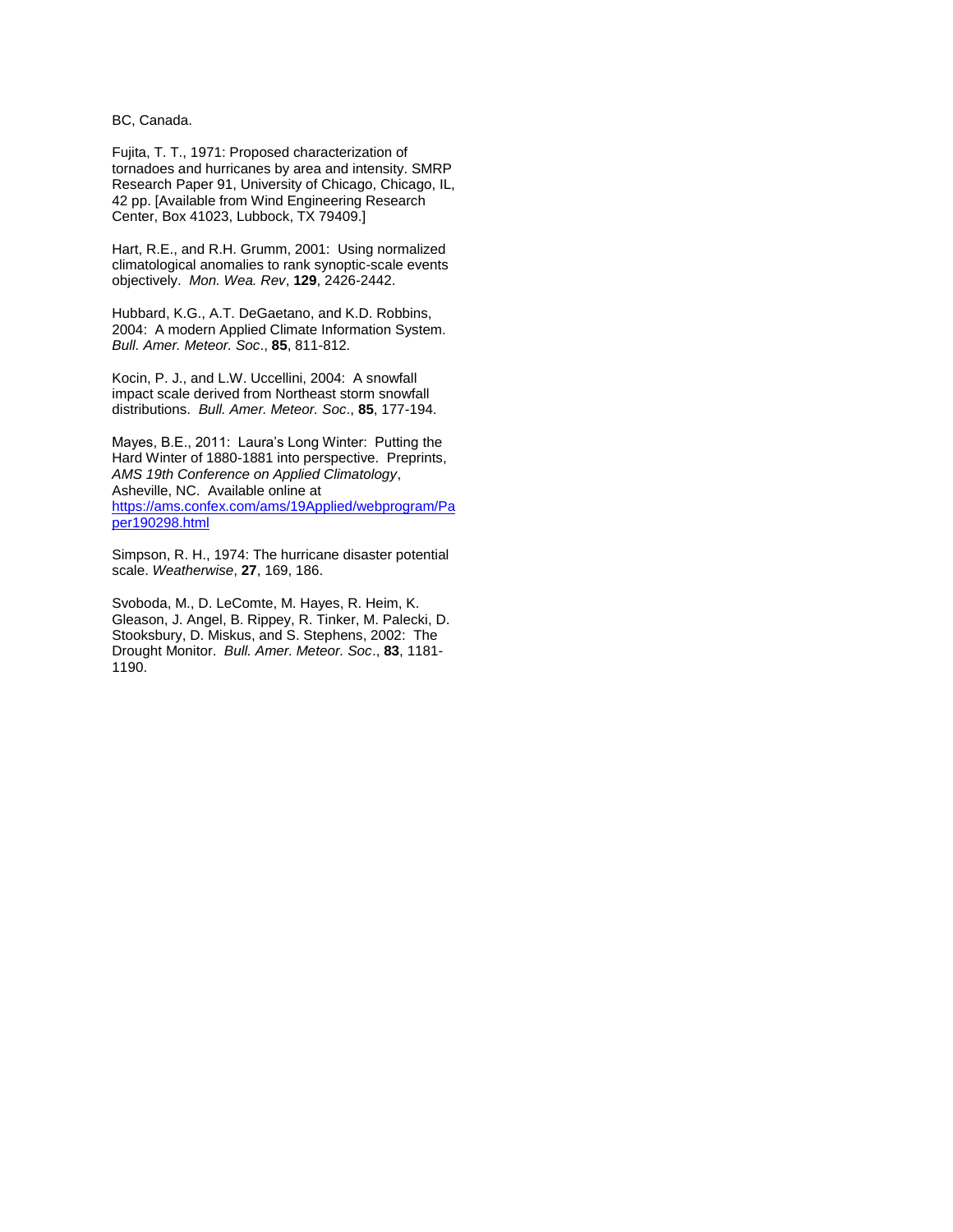| <b>AWSSI Point Thresholds</b> |                    |                |                |              |
|-------------------------------|--------------------|----------------|----------------|--------------|
|                               | Temperature $(°F)$ |                | Snow (in)      |              |
| <b>Points Max</b>             |                    | Min            | <b>Fall</b>    | <b>Depth</b> |
| 1                             | 25 to 32           | 25 to 32       | $0.1$ to $0.9$ | 1            |
| 2                             | 20 to 24           | 20 to 24       | 1.0 to 1.9     | 2            |
| 3                             | 15 to 19           | 15 to 19       | 2.0 to 2.9     | 3            |
| 4                             | 10 to 14           | 10 to 14       | 3.0 to 3.9     | 4 to 5       |
| 5                             | 5 <sub>to</sub> 9  | 5 to 9         |                | $6$ to $8$   |
| 6                             | $0$ to $4$         | $0$ to $4$     | 4.0 to 4.9     | 9 to 11      |
| 7                             | -1 to -5           | $-1$ to $-5$   | 5.0 to 5.9     | 12 to 14     |
| 8                             | $-6$ to $-10$      | $-6$ to $-10$  |                | 15 to 17     |
| 9                             | $-11$ to $-15$     | $-11$ to $-15$ | 6.0 to 6.9     | 18 to 23     |
| 10                            | -16 to -20         | $-16$ to $-20$ | 7.0 to 7.9     | 24 to 35     |
| 11                            |                    | $-21$ to $-25$ |                |              |
| 12                            |                    |                | 8.0 to 8.9     |              |
| 13                            |                    |                | 9.0 to 9.9     |              |
| 14                            |                    |                | 10.0 to 11.9   |              |
| 15                            | < 20               | $-26$ to $-35$ |                | 36+          |
| 18                            | ٠                  |                | 12.0 to 14.9   |              |
| 20                            | ۰                  | <-35           |                |              |
| 22                            | ۰                  |                | 15.0 to 17.9   |              |
| 26                            | ۰                  |                | 18.0 to 23.9   | ۰            |
| 36                            | ٠                  |                | 24.0 to 29.9   | ۰            |
| 45                            | ۰                  |                | $>=30.0$       | ۰            |

Table 1. Points accumulated in daily AWSSI totals, based on thresholds of daily temperature, snowfall, and snow depth data. More rare/extreme events would accumulate higher points for the day. Daily points are added to a running winter season total to produce a cumulative AWSSI.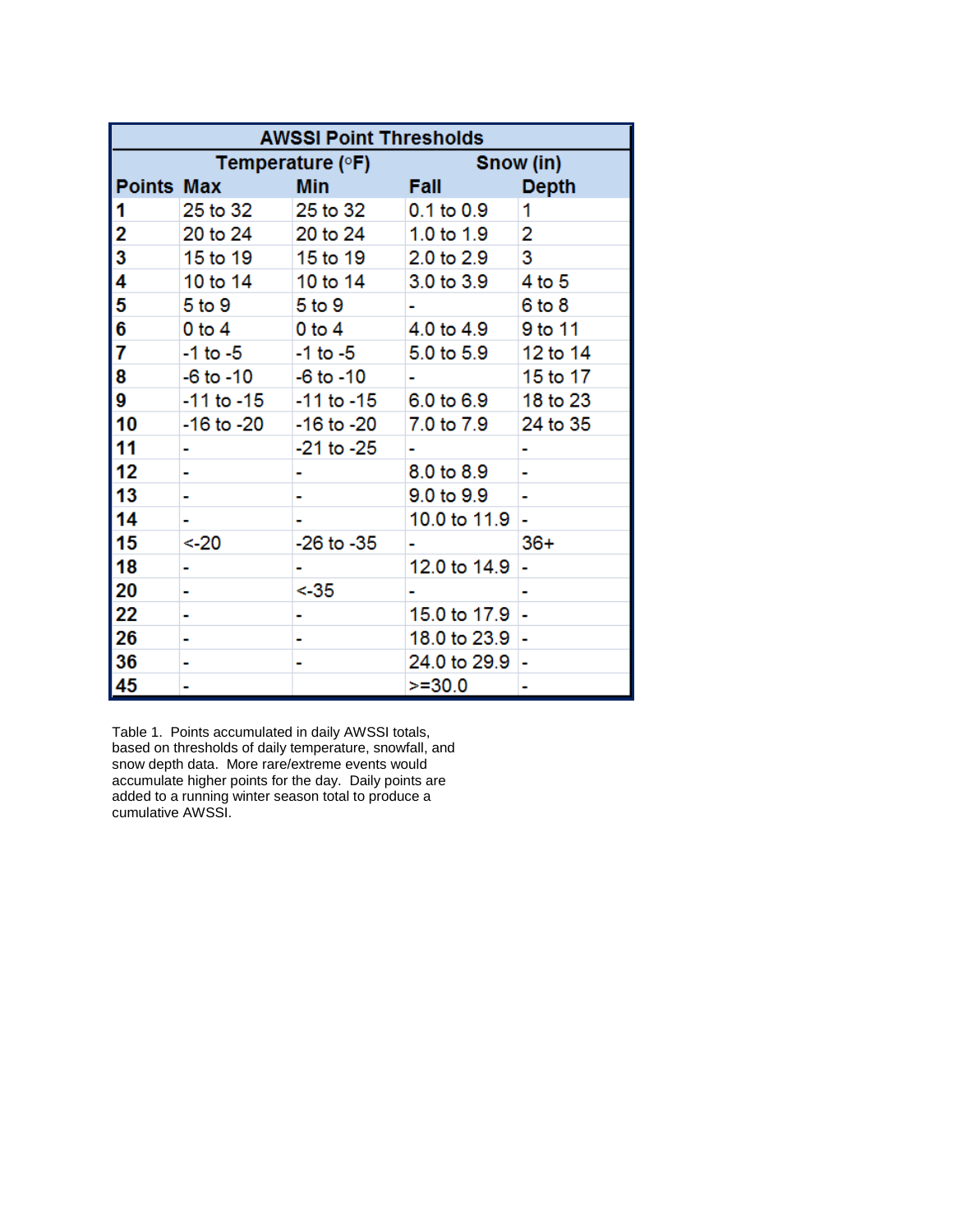

Figure 1. Running total of daily AWSSI contributions through the winter of 2009-10 at OMA. The temperature and snow contributions are shown separate from the total AWSSI accumulation.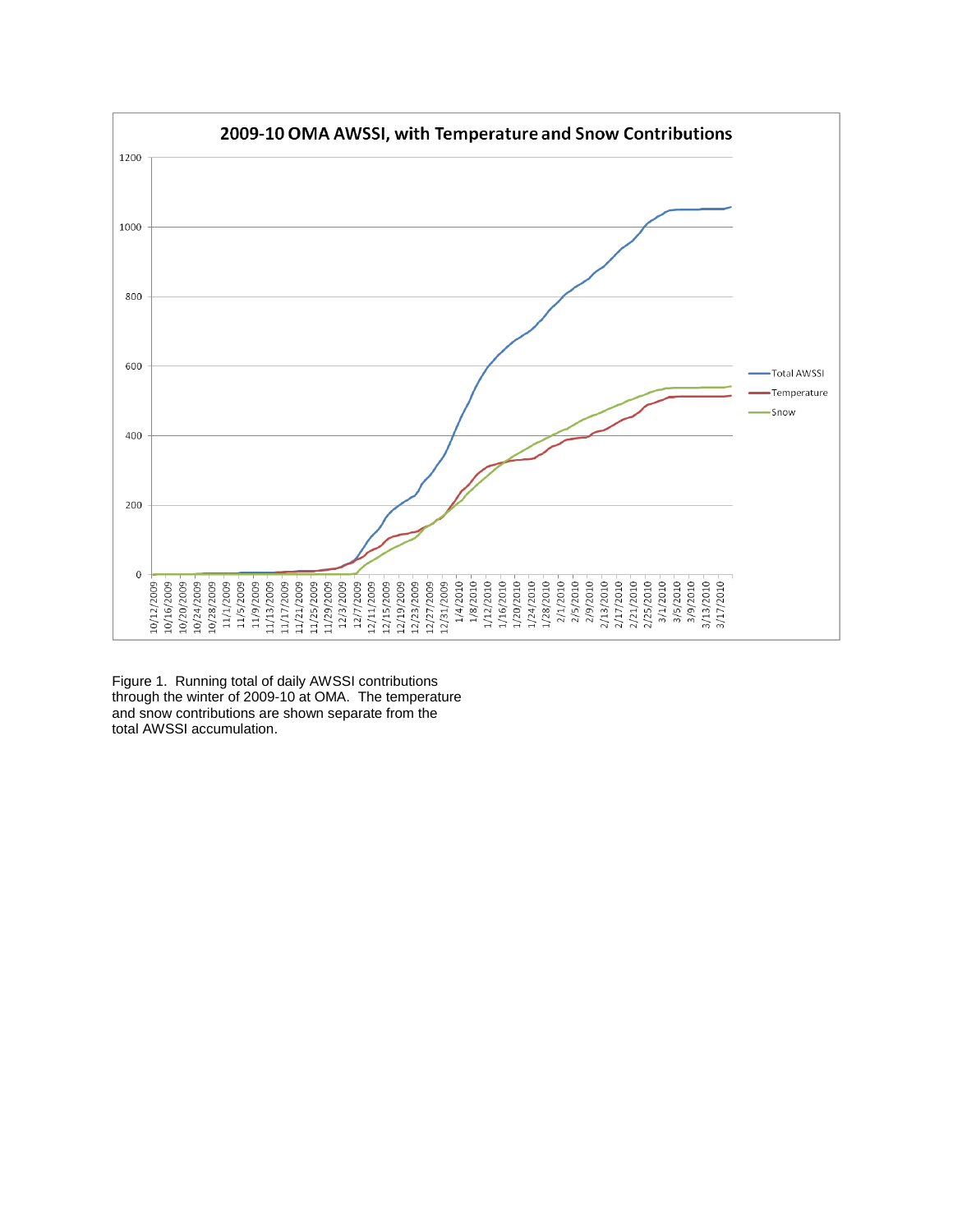

Figure 2. Seasonal total AWSSI for Omaha (OMA), Minneapolis/St. Paul (MSP), Des Moines (DSM), Chicago/Midway (MDW), and St. Louis (STL) from the winter of 1950-51 through 2011-12.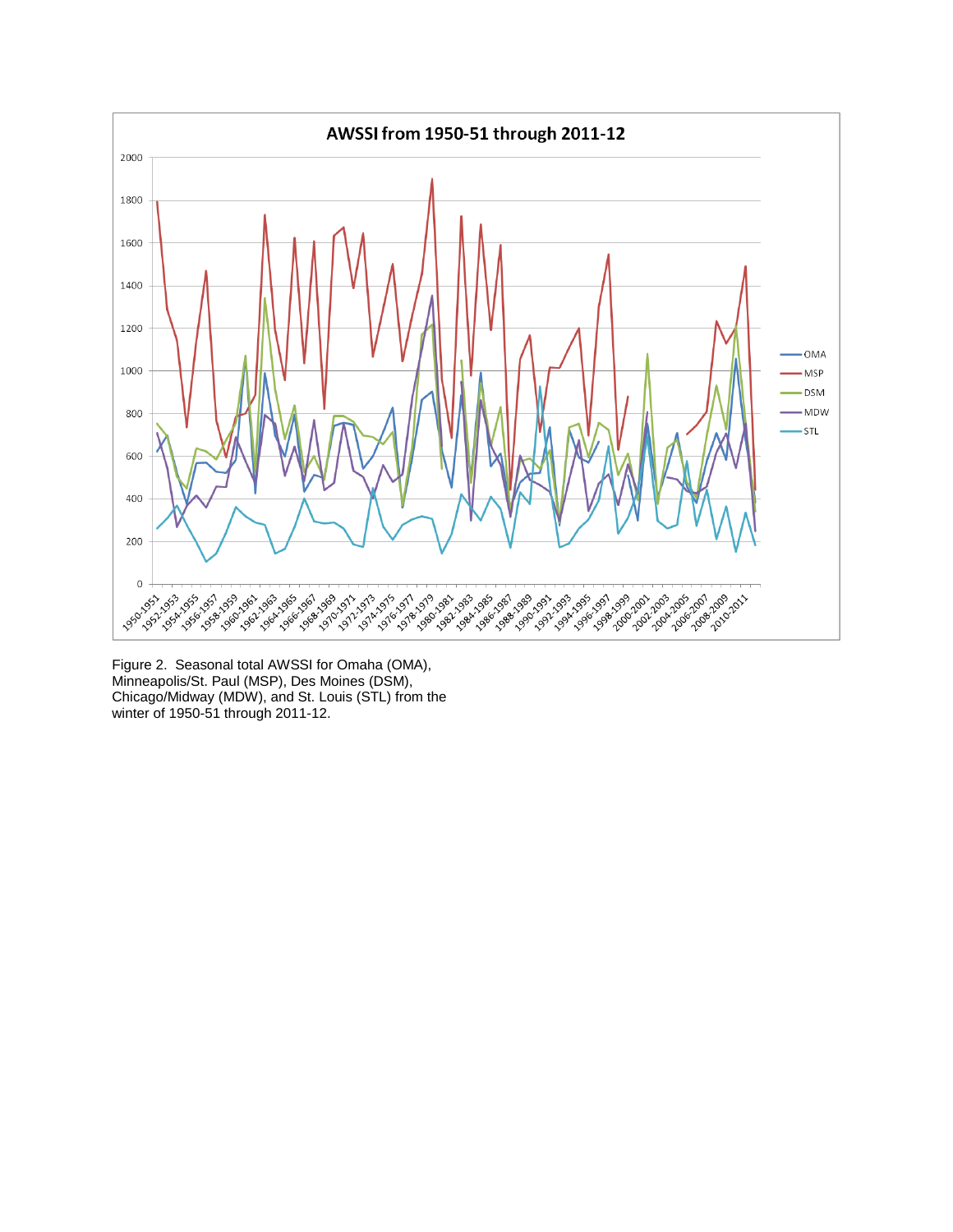

Figure 3. Seasonal total AWSSI, normalized by the mean AWSSI for each site, at Omaha (OMA), Minneapolis/St. Paul (MSP), Des Moines (DSM), Chicago/Midway (MDW), and St. Louis (STL) from the winter of 1950-51 through 2011-12.